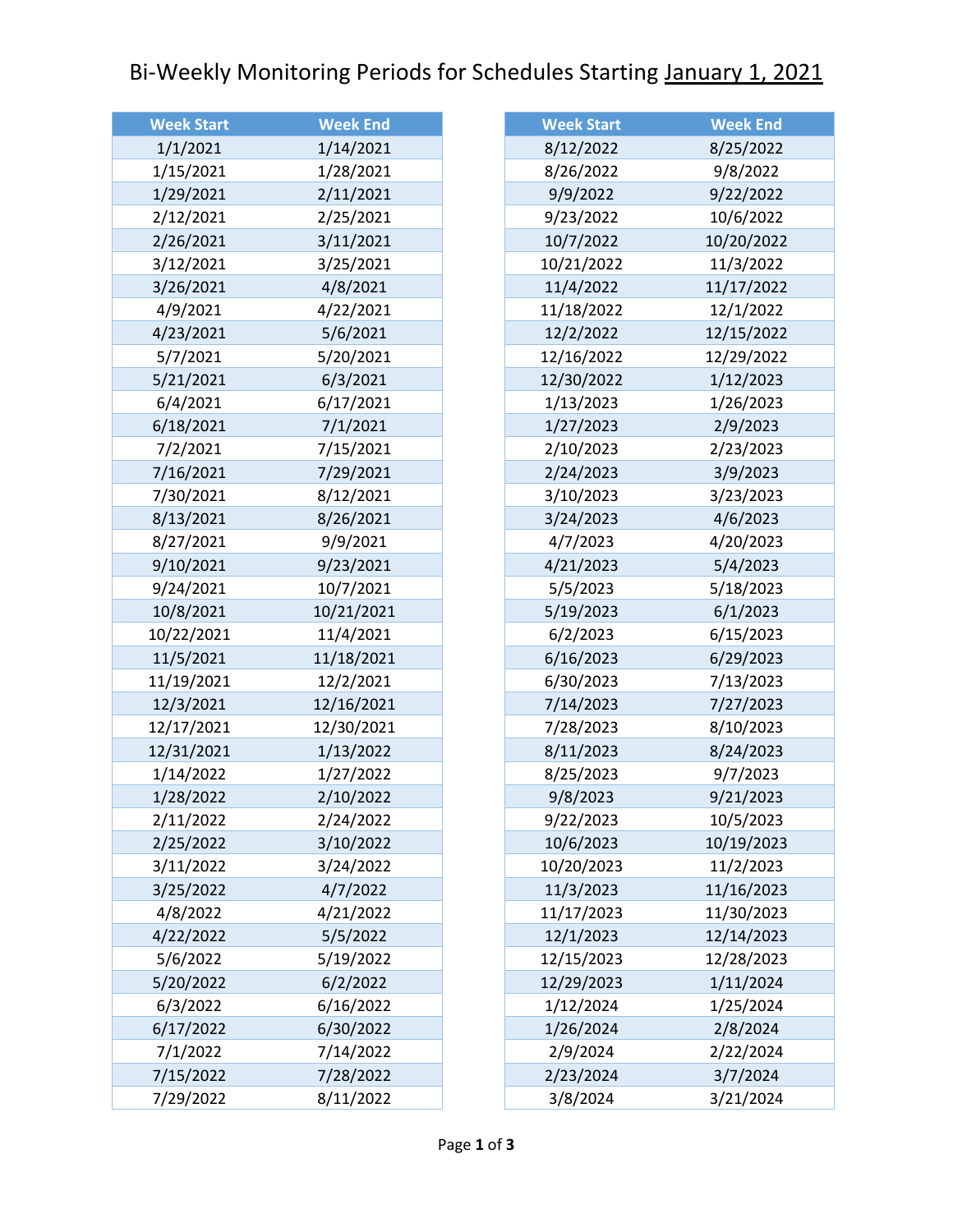## Bi-Weekly Monitoring Periods for Schedules Starting January 1, 2021

| <b>Week Start</b> | <b>Week End</b> |
|-------------------|-----------------|
| 3/22/2024         | 4/4/2024        |
| 4/5/2024          | 4/18/2024       |
| 4/19/2024         | 5/2/2024        |
| 5/3/2024          | 5/16/2024       |
| 5/17/2024         | 5/30/2024       |
| 5/31/2024         | 6/13/2024       |
| 6/14/2024         | 6/27/2024       |
| 6/28/2024         | 7/11/2024       |
| 7/12/2024         | 7/25/2024       |
| 7/26/2024         | 8/8/2024        |
| 8/9/2024          | 8/22/2024       |
| 8/23/2024         | 9/5/2024        |
| 9/6/2024          | 9/19/2024       |
| 9/20/2024         | 10/3/2024       |
| 10/4/2024         | 10/17/2024      |
| 10/18/2024        | 10/31/2024      |
| 11/1/2024         | 11/14/2024      |
| 11/15/2024        | 11/28/2024      |
| 11/29/2024        | 12/12/2024      |
| 12/13/2024        | 12/26/2024      |
| 12/27/2024        | 1/9/2025        |
| 1/10/2025         | 1/23/2025       |
| 1/24/2025         | 2/6/2025        |
| 2/7/2025          | 2/20/2025       |
| 2/21/2025         | 3/6/2025        |
| 3/7/2025          | 3/20/2025       |
| 3/21/2025         | 4/3/2025        |
| 4/4/2025          | 4/17/2025       |
| 4/18/2025         | 5/1/2025        |
| 5/2/2025          | 5/15/2025       |
| 5/16/2025         | 5/29/2025       |
| 5/30/2025         | 6/12/2025       |
| 6/13/2025         | 6/26/2025       |
| 6/27/2025         | 7/10/2025       |
| 7/11/2025         | 7/24/2025       |
| 7/25/2025         | 8/7/2025        |
| 8/8/2025          | 8/21/2025       |
| 8/22/2025         | 9/4/2025        |
| 9/5/2025          | 9/18/2025       |
| 9/19/2025         | 10/2/2025       |
| 10/3/2025         | 10/16/2025      |
| 10/17/2025        | 10/30/2025      |

| <b>Week Start</b> | <b>Week End</b> |
|-------------------|-----------------|
| 10/31/2025        | 11/13/2025      |
| 11/14/2025        | 11/27/2025      |
| 11/28/2025        | 12/11/2025      |
| 12/12/2025        | 12/25/2025      |
| 12/26/2025        | 1/8/2026        |
| 1/9/2026          | 1/22/2026       |
| 1/23/2026         | 2/5/2026        |
| 2/6/2026          | 2/19/2026       |
| 2/20/2026         | 3/5/2026        |
| 3/6/2026          | 3/19/2026       |
| 3/20/2026         | 4/2/2026        |
| 4/3/2026          | 4/16/2026       |
| 4/17/2026         | 4/30/2026       |
| 5/1/2026          | 5/14/2026       |
| 5/15/2026         | 5/28/2026       |
| 5/29/2026         | 6/11/2026       |
| 6/12/2026         | 6/25/2026       |
| 6/26/2026         | 7/9/2026        |
| 7/10/2026         | 7/23/2026       |
| 7/24/2026         | 8/6/2026        |
| 8/7/2026          | 8/20/2026       |
| 8/21/2026         | 9/3/2026        |
| 9/4/2026          | 9/17/2026       |
| 9/18/2026         | 10/1/2026       |
| 10/2/2026         | 10/15/2026      |
| 10/16/2026        | 10/29/2026      |
| 10/30/2026        | 11/12/2026      |
| 11/13/2026        | 11/26/2026      |
| 11/27/2026        | 12/10/2026      |
| 12/11/2026        | 12/24/2026      |
| 12/25/2026        | 1/7/2027        |
| 1/8/2027          | 1/21/2027       |
| 1/22/2027         | 2/4/2027        |
| 2/5/2027          | 2/18/2027       |
| 2/19/2027         | 3/4/2027        |
| 3/5/2027          | 3/18/2027       |
| 3/19/2027         | 4/1/2027        |
| 4/2/2027          | 4/15/2027       |
| 4/16/2027         | 4/29/2027       |
| 4/30/2027         | 5/13/2027       |
| 5/14/2027         | 5/27/2027       |
| 5/28/2027         | 6/10/2027       |
|                   |                 |